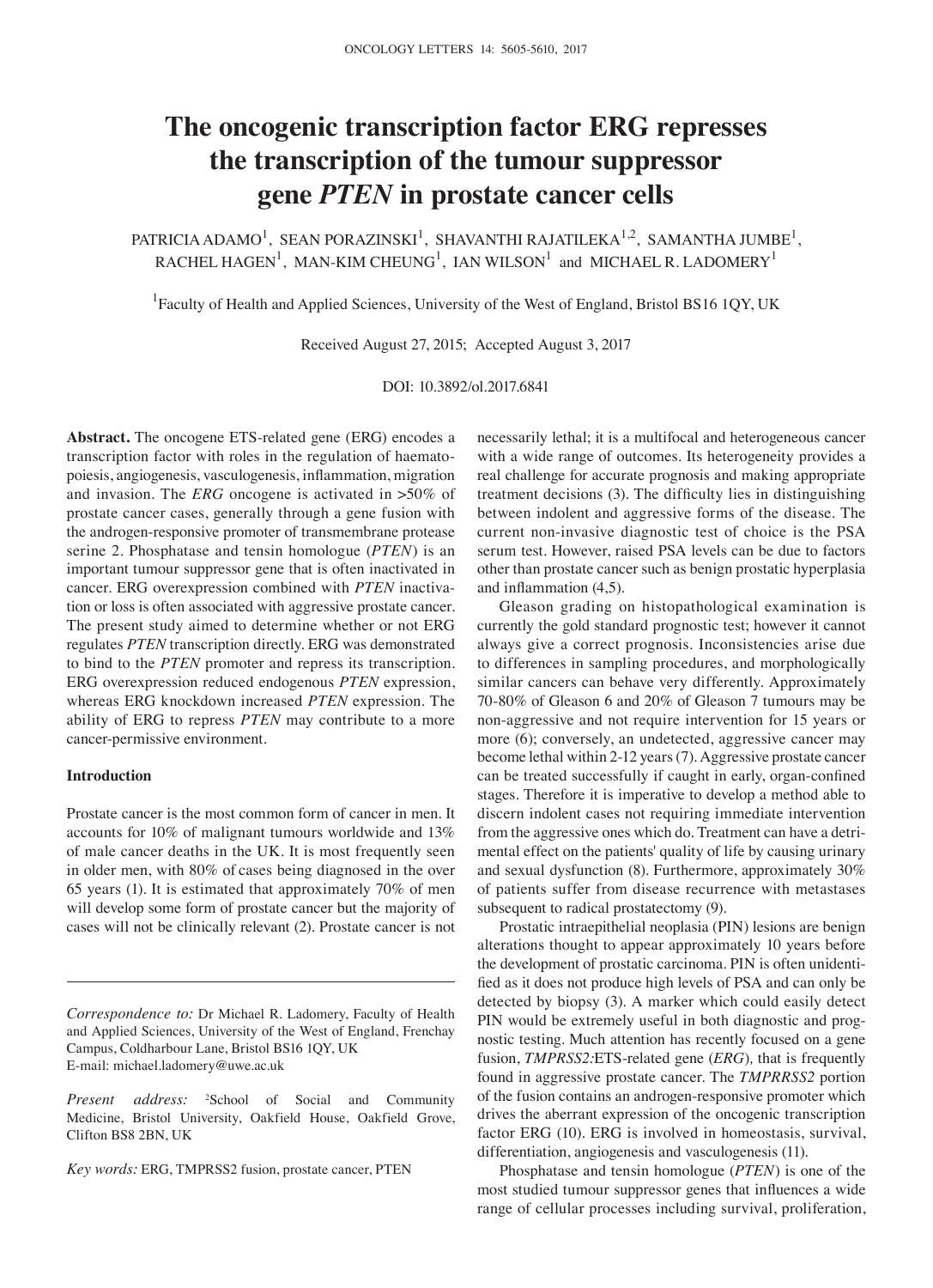adhesion, migration, metabolism and differentiation. Loss of functional PTEN protein accelerates cancer by allowing the PI3K/AKT pathway to be constitutively switched on, promoting epithelial-mesenchymal transition (EMT) and metastasis (3,12). *PTEN* is lost or mutated in 50-80% of primary prostate cancer (but not in all cases). Its loss is involved in tumour initiation, is associated with highly aggressive and metastatic cancer, predicts poor clinical outcome (13), and is linked with progression to androgen-independence and biochemical recurrence (14). Tumours in which the loss of PTEN protein is observed at biopsy are more likely to have higher Gleason scores (15). Thus both *ERG* and *PTEN* are especially important players in prostate cancer; but the extent to which they might interact is not yet clear (16,17). Given the presence several potential ERG binding sites in the *PTEN* promoter, we sought to determine whether or not the transcription factor ERG might regulate *PTEN* expression directly.

# **Materials and methods**

*Cell culture.* The PC3 and LNCaP prostate cancer cell lines, and the PNT2 normal prostatic epithelium cell lines were maintained in RPMI-1640 and the DU145 and VCaP prostate cancer cell lines were maintained in Dulbecco's modified Eagle's medium (DMEM; Gibco-Invitrogen, Paisley, UK). All media were supplemented with 2 mM L-glutamine +  $10\%$  (v/v) Donor Bovine Serum (Sigma-Aldrich, Poole, UK). The PC3 and VCaP cell lines were obtained from the Health Protection Agency (HPA)-European Collection of Cell Cultures (ECACC, Salisbury, UK). The DU145, LNCaP and PNT2 cell lines were kindly provided by Professor Jeff Holly's group (Department of Clinical Science at North Bristol, University of Bristol, Bristol, UK).

*RNA extraction and cDNA synthesis.* RNA was extracted using the Isolate RNA mini kit (BioLine, London, UK) according to the manufacturer's protocols. RNA was quantified using a Nanodrop 1000 (Thermo Fisher Scientific, Inc., Waltham, MA, USA). A total of 500 ng of RNA was reverse transcribed using the cDNA Synthesis kit (BioLine) spiked with  $0.2 \mu$ g of *Arabidopsis thaliana* RuBisCO RNA exogenous control.

*Quantitative polymerase chain reaction (qPCR).* qPCR reactions were set up using BioLine's SensiFAST SYBR Hi-ROX kit consisting of master mix, primers (0.25 nM each), cDNA (6.25 ng) and run on an ABI (Applied Biosystems; Thermo Fisher Scientific, Inc.) 7300 qPCR thermal cycler for 95˚C for 10 min, followed by 95˚C for 15 sec and 60˚C for 1 min for 40 cycles. Primers were designed using FastPCR software (PrimerDigital Ltd., Helsinki, Finland). Data was analysed using the relative standard curve method. For each experiment a standard curve was generated for both the gene of interest and the RuBisCO control. Reverse transcribed control cDNA (including the RuBisCO spike) was serially diluted over seven points and assigned arbitrary values. These values were then converted to log base 10 and plotted against the Ct data points for the target gene or RuBisCO to generate a line equation  $y=mx+c$ . To find the relative log values  $(x)$  the following equation was used: x=Ct-c/m. The antilog was taken to reach the original relative values. To calculate the relative abundance, target gene values were normalised to their corresponding RuBisco values.

*Protein extraction and quantitation.* Standard RIPA cell lysis buffer (20 mM Tris-HCl pH 7.4, with 150 mM NaCl, 0.1% SDS, 1% Triton X-100, 1% deoxycholate, 5 mM EDTA) plus protease inhibitors (Pierce A32953; Pierce; Thermo Fisher Scientific, Inc.) was added to the cells and left to incubate on ice for 15 min. Wells were then scraped and the lysate homogenised by aspiration using a needle and syringe. Cells were pelleted at 14,000 rpm for 10 min at 4˚C in a microcentrifuge. Clarified supernatant was then transferred to a fresh tube and frozen at -80˚C. Protein quantitation was performed using the Pierce BCA (bicinchoninic acid) assay and a Nanodrop 1000 (Thermo Fisher Scientific, Inc.).

*Western blotting.* SDS-PAGE was performed according to standard procedures (10% acrylamide gels). Immunodetection was undertaken with 30  $\mu$ g of protein lysate using the chemiluminescent Luminata Forte kit (Merck Millipore, Watford, UK). The ERG primary antibody (rabbit polyclonal, ERG-1/2/3 (C-20) antibody sc-353; Santa Cruz Biotechnology, Inc., Santa Cruz, CA, USA) was used at a dilution of 1:500. The PTEN antibody (mouse monoclonal 26H9; Cell Signaling Technology, Inc., Danvers, MA, USA) was used at a dilution 1:1,000. The secondary horse-radish peroxidise (HRP)-conjugated anti-rabbit IgG antibody was used at a 1:6,000 dilution. For a loading control a GAPDH primary antibody [rabbit polyclonal, GAPDH (sc-25778; Santa Cruz Biotechnology, Inc.) was used at a 1:6,000 dilution. Immunoblots were developed and imaged using an Amersham Imager 600 (GE Healthcare, Buckinghamshire, UK) or LI-COR Odyssey Fc gel-doc system. Densitometric analysis of the blots was performed using ImageJ software.

*Two‑step chromatin immunoprecipitation.* Putative ETS transcription factor binding sites within the *PTEN* promoter were determined by searching for GGAA or TTCC sequences within the promoter's nucleotide sequence (NCBI Accession no. AF067844.1). Primers for each gene were designed using the FastPCR programme (PrimerDigital Ltd.). Chromatin immunoprecipitation was performed on extracts derived from the ERG expressing VCaP cell line;  $6x10<sup>6</sup>$  cells were seeded into a 100 mm tissue culture dish and left to adhere for 72 h. Chromatin immunoprecipitation was then carried out using the Champion ChIP Assay kit (SABiosciences; Qiagen, Frederick, MD, USA) following the manufacturer's recommended protocol but with an additional protein‑protein cross‑linking step before formaldehyde fixation. Cells were fixed in 2 mM disuccinimidyl glutarate (DSG) with 1 mM  $MgCl<sub>2</sub>$  in PBS at room temperature for 45 min. Cells were then washed in PBS and fixed in 1% formaldehyde + 1 mM  $MgCl<sub>2</sub>$  in PBS (pH 8) and incubated for 15 min at room temperature. Sonication was performed using a MSE Soniprep 150 set at 7 amplitude microns with 4 cycles of 15 sec on, 30 sec off. 4  $\mu$ g of ERG antibody (ERG-1/2/3 (C-20): sc-353 for ChIP; Santa Cruz Biotechnology, Inc.), RNA Pol II antibody (positive control; Sigma-Aldrich) and mouse IgG (negative control; Sigma-Aldrich) were used in the immunoprecipitations. DNA was extracted from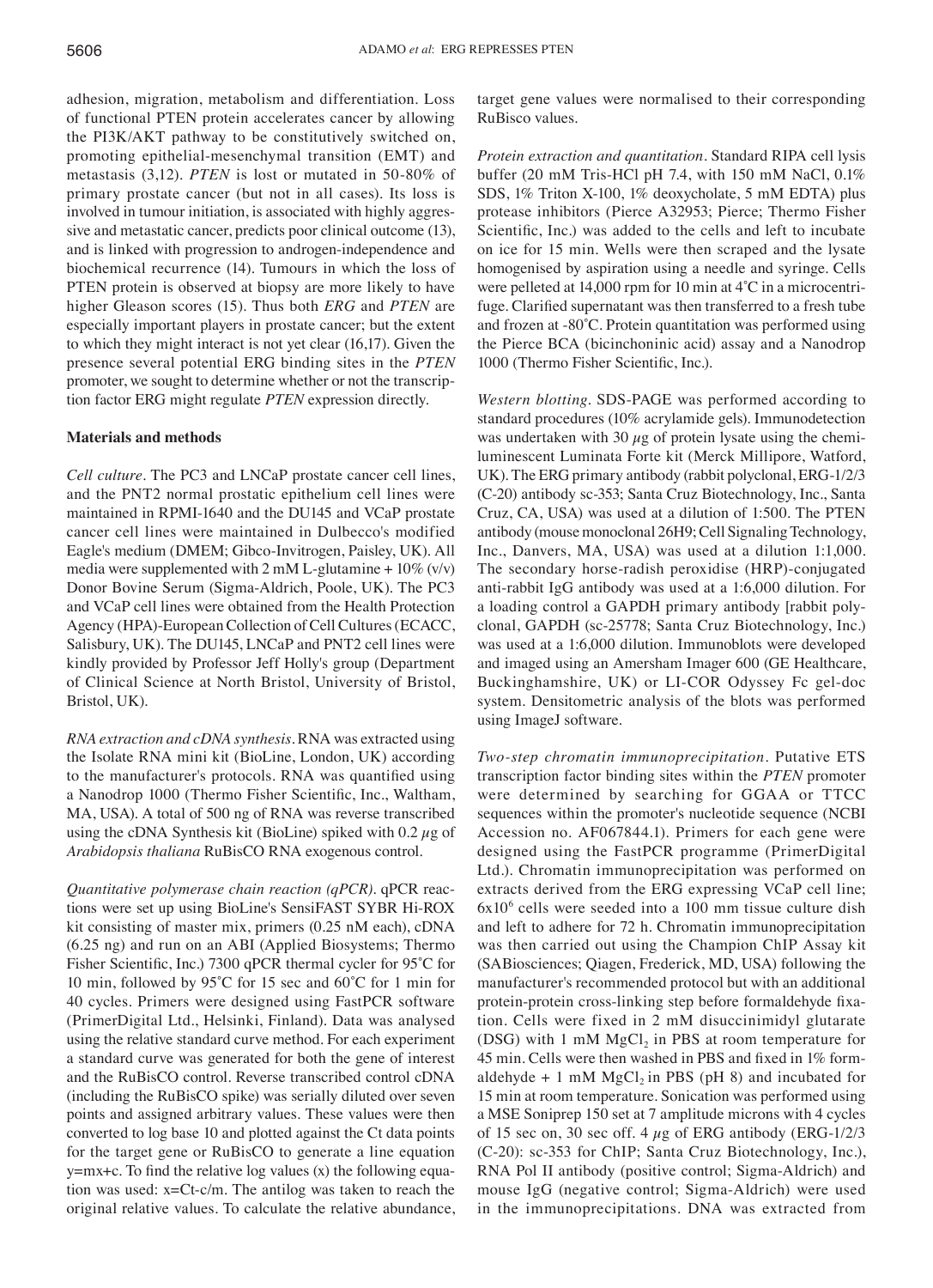the immunoprecipitate using the GenElute Mammalian Genomic DNA Purification kit (Sigma-Aldrich) and amplified by SYBR-Green qPCR. Primers corresponding to the target promoters were as follows (all 5' to 3'): PTEN forward tcaacggctatgtgttcacg, and reverse gtcttagcacaaagagcaacctgc (163 bp amplicon); IGFBP2 forward tgctgctactgggcgcgagt, and reverse acaagtgccctcgcccatgaccag (329 bp). Data was analysed using the % input method. Firstly, input Ct was adjusted to 100% (Ct input-6.64). Results from immunoprecipitated samples were analysed using the following calculation: 100\* 2^ [adjusted input-Ct (IP)]. Fold difference was calculated against the negative control (mouse IgG).

*Knockdown of ERG through splice‑switching oligonucle‑ otides.* Splice-switching oligonucleotides (Vivo-Morpholinos) were designed and provided by Gene Tools, LLC (Philomath, OR, USA). A standard morpholino control (5'-CCTCTTACC TCAGTTACAATTTATA-3') and two Vivo-Morpholinos targeting the 3' and 5' splice sites of exon 4 of *ERG* pre-mRNA were used (E43' and E45', respectively, sequences available on request). A total of 700,000 VCaP (ATCC CRL-2876) cells were seeded into compartments of a 6-well plate and cultured at 37˚C for 72 h. Media (DMEM with 10% FBS) was then replaced with fresh media containing 0.006% endoporter delivery agent (Gene Tools, LLC) and one of the following: 6  $\mu$ M standard morpholino control; 6  $\mu$ M E45' Vivo-Morpholinos; 6  $\mu$ M E43' Vivo-Morpholinos. After 72 h of Morpholino treatment cells were lysed in RIPA buffer (20 mM Tris-HCl pH 7.4, with 150 mM NaCl, 0.1% SDS, 1% Triton X-100, 1% deoxycholate, 5 mM EDTA) plus protease inhibitors (Pierce A32953; Pierce; Thermo Fisher Scientific, Inc.).

*Over‑expression of ERG.* A pCMV-SPORT6 plasmid containing the full length cDNA clone of ERG variant 1 (accession no: BC040168) in DH10B TonA cells was purchased from Open Biosystems (Thermo Fisher Scientific, Inc., Ashford, UK). Cells were revived overnight in 5 ml of lysogeny broth with 100  $\mu$ g/ml ampicillin (Sigma-Aldrich). Plasmids were then purified using the PureYield Plasmid Miniprep Sytem (Promega Corp., Madison, WI, USA) according to the manufacturer's instructions. The day before transfection 1.0x106 cells per well were seeded into a 6-well plate. After 24 h the cells were starved for two h in Optimem. Cells were then transfected with  $2 \mu$ g pCMV-SPORT6-ERG DNA with transfection reagent (Fugene HD; Promega Corp.) added at a ratio of 1:3 (DNA: reagent). Cells were incubated for four h and then refreshed in complete media. Cells were transfected for up to 72 h, after which cells were subjected to either RNA or protein extraction.

*Construction of transcription reporter plasmids.* The promoter constructs for *IGF1*, *IGFBP2* and *PTEN* were made as follows. DNA containing the upstream promoter sequences of *IGF1*, *IGFBP2* and *PTEN* was amplified from human cheek cell genomic DNA by PCR using KOD Hot Start DNA polymerase (Novagen; Merck Biosciences, Bad Soden, Germany) supplemented with 5% (v/v) DMSO final volume. Primers were designed to introduce *Kpn*I restriction sites at the 5' end of each amplified fragment. The PCR product was cut with *Kpn*I/*Nco*I, and ligated into *Kpn*I/*Nco*I digested luciferase-expressing pGL3 plasmid (Promega Corp.). Plasmids were transformed into *E. coli* (Topo cloning kit; Invitrogen; Thermo Fisher Scientific, Inc.), amplified and purified. The promoter sequences were verified by restriction analysis and sequencing (DNA Sequencing and Services; University of Dundee, Dundee, Scotland).

*Dual‑luciferase transcription assay.* DU145 and VCaP cells were transfected using the method previously described (overexpression of *ERG*). Promoter constructs were transfected at 400 ng *per* well in a 12-well plate along with 40 ng of pRLTk Renilla-expressing plasmid as an internal control or 400 ng promoter + 40 ng *Renilla* + 0-1000 ng pCMVSport6-ERG. Untransfected cells were used as a control for background fluorescence. The dual-luciferase assay kit (Promega Corp.) was used according to the manufacturer's instructions and luminescence measured using a Centro XS LB 960 Microplate Luminometer and Microwin2000 software (BERTHOLD TECHNOLOGIES GmbH & Co. KG, Bad Wildbad, Germany). Read-outs for untreated cells were subtracted from query sample readings to remove background noise. Query samples were normalised against Renilla outputs, normalised query results were compared to control samples (promoter construct only). Results were calculated as fold differences.

*siRNA‑mediated ERG knockdown combined with DLR assay.*  At 72 h before transfection VCaP (ATCC CRL-2876) cells were seeded at  $1.0x10<sup>6</sup>$  cells per well in a 6-well plate. On the day of transfection, cells were starved in reduced-serum medium (Optimem; Invitrogen; Thermo Fisher Scientific, Inc.) for 2 h, followed by transfection with 100 nM *ERG*-targeting siRNA (Qiagen) or non-targeting siRNA (allstars negative control, Qiagen). Cells were incubated for four h before removal of the transfection media and replacement with complete media. Cells were transfected for up to 120 h then subjected to dual-luciferase assays, as described above.

### **Results and Discussion**

ERG is a member of the ETS family of transcription factors that share a DNA-binding domain termed the ETS-binding domain (EBD). The EBD is an 85 amino-acid domain that forms a winged helix-turn-helix motif that binds to DNA sequences that contain a core GGAA/T sequence (18). ERG has been shown to bind to this core sequence (19).

The cell line VCaP, established from a vertebral metastasis, retains *PTEN* expression and is positive for the *TMPRSS2:ERG* fusion (20). We first confirmed that ERG is expressed exclusively in VCaP cells and that PTEN is expressed in VCaP, DU145 and LNCaP cells (Fig. 1). We examined the *PTEN* promoter and identified several clusters of GGAA sequences ranging from 1,300 bp upstream to 500 downstream of the transcription start site (Fig. 2C). We performed a ChIP (chromatin immunoprecipitation) assay using extracts from VCaP cells and observed that ERG interacts with the *PTEN* promoter (Fig. 2). As a positive control an antibody against RNA polymerase II co-precipitated with the *PTEN* promoter (as *PTEN* is expressed in VCaP cells). We also looked at whether the ERG antibody could co-precipitate with another promoter that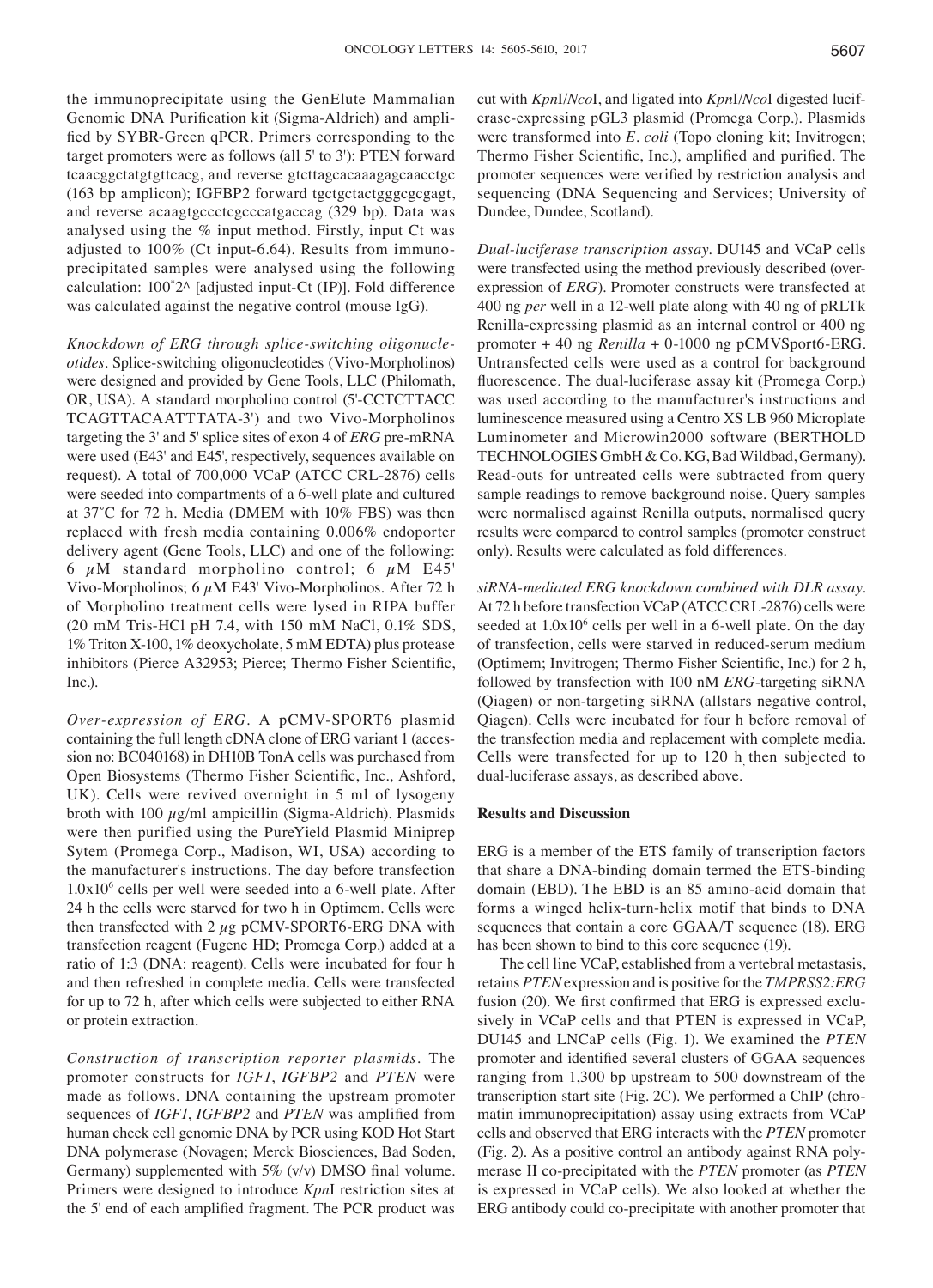

Figure 1. Expression of ERG in representative prostate cancer cell lines. (A) *ERG* transcript levels were normalised to a spiked exogenous plant mRNA (*RuBisCO*). The *TMPRSS2:ERG* positive VCaP cell line expressed high levels of *ERG*. In contrast *ERG* mRNA was barely detected in PC3, DU145 and LNCaP cells. (B) PTEN transcript levels were similarly normalised to plant RuBisCO. PTEN mRNA was detected in all cell lines except the PTEN-/-PC3 cells. (C) ERG protein was also detected by western blotting in VCaP cells, but not in PC3 or PNT2 (normal prostate epithelium) cell lines. 20 µg total cell extract was loaded into each well. ERG, ETS-related gene; PTEN, phosphatase and tensin homologue.



Figure 2. Chromatin immunoprecipitation of *PTEN and IGFBP2* promoters with an anti-ERG antibody in the VCaP cell line. The signal was normalised to a control mouse IgG. (A) For the *PTEN* promoter, the RNA Pol II signal was 15.38 (±0.32; P<0.0001) relative to the control, whereas the ERG signal was 7.53 (±0.72; P<0.001). There was no significant binding of ERG to the promoter of *IGFBP2* (B). (C) Putative ERG binding sites in the promoter region of human *PTEN* promoter. GGAA (black diamonds; +strand) and the reverse complement TTCC are shown (grey diamonds; -strand). ERG, ETS-related gene; PTEN, phosphatase and tensin homologue

contains putative ETS binding sites, and examined *IGFBP2*. Only the *PTEN* promoter co-precipitated with ERG.

Having obtained evidence that ERG interacts with the *PTEN* promoter, we transfected DU145 prostate cancer cells (ERG negative and PTEN positive) with a plasmid that expresses full length ERG. After 24-48 h we observed a significant increase in ERG expression; this was confirmed by qPCR and western blotting (Fig. 3). At 48 h post-transfection we observed a significant reduction in PTEN expression both at the RNA and protein level in cells transfected with the ERG expressing plasmid compared to the control. Next we determined whether the knockdown of ERG resulted in an upregulation of PTEN. To knockdown ERG in VCaP cells we used a splice switching oligonucleotide (SSO) approach. Morpholino SSOs were generated against both the 5' and 3' splice sites of ERG's exon 4. Transfection of the SSOs results in exon 4 skipping (data not shown). Exon 4 skipping creates a premature stop codon which leads to nonsense mediated decay and a resulting drop in ERG protein. Reduction of ERG protein achieved with the exon 4 SSOs resulted in a clear increase of PTEN protein.

Taken together these results clearly suggested that ERG transcriptionally represses *PTEN*. To obtain further evidence to confirm this we fused the *PTEN* promoter to a luciferase reporter plasmid for use in a dual-luciferase:Renilla (DLR) transcription assay. We co-transfected increasing amounts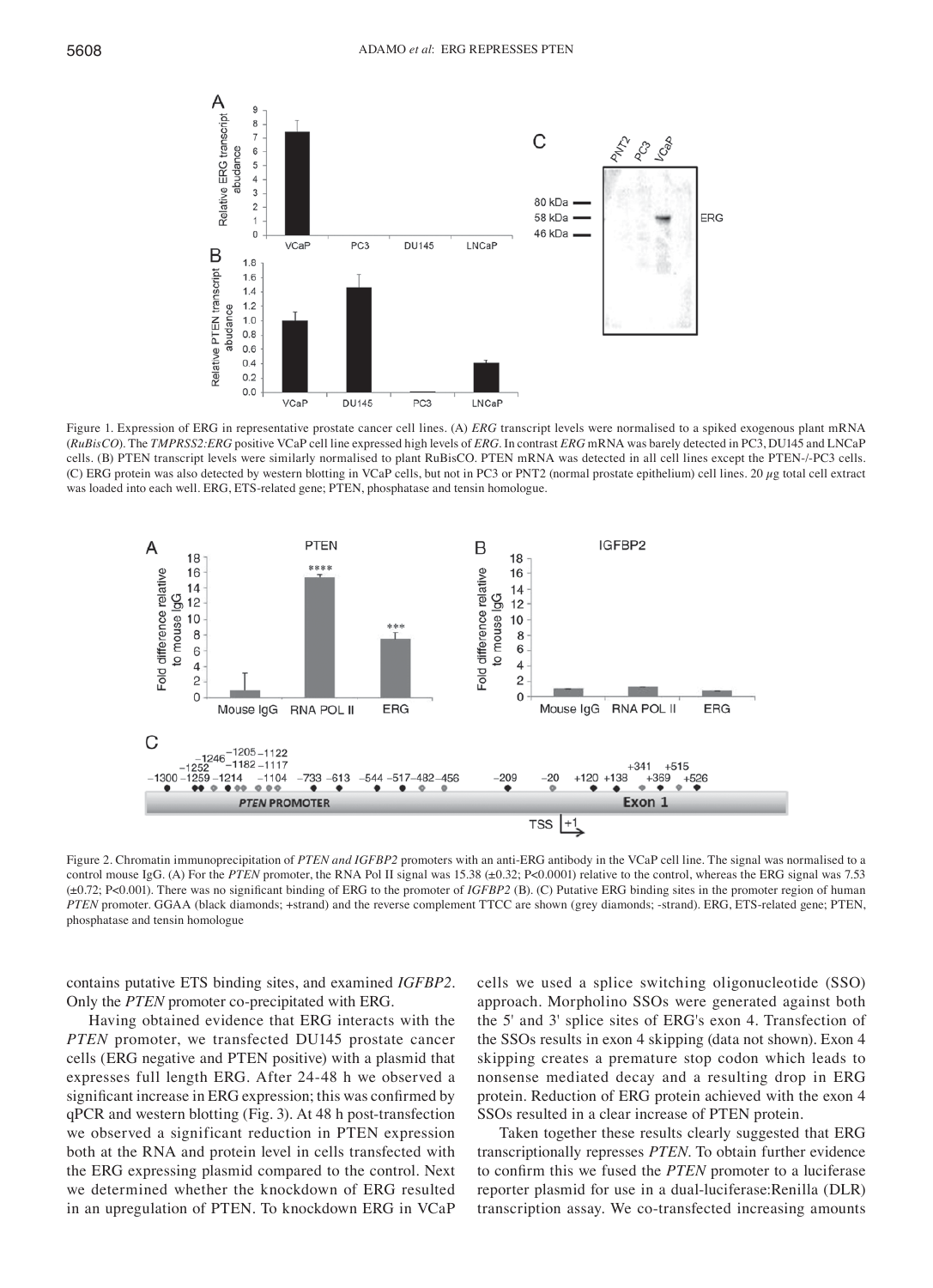

Figure 3. Effect of *ERG* overexpression in DU145 and knockdown in VCaP cells on *PTEN* expression. (A) Expression of *ERG* in DU145 cells was measured by qPCR, relative to 18S rRNA, 24 and 48 h post-transfection. There was no detectable expression in the control (empty vector) transfection compared to cells transfected with ERG‑expressing plasmid (ERG O/E). (B) ERG overexpression caused a significant decrease in *PTEN* expression. (C) A reduction of PTEN expression as a result of ERG overexpression was also confirmed by western blotting. Three replicate experiments are shown; increased ERG protein levels correspond in each case to reduced PTEN levels. (D) ERG expression was knocked down in VCaP cells using splice-switching morpholino oligonucleotides (SSOs, provided by Gene Tools, LLC) directed against the 5' and 3' splice sites of exon 4. ERG knockdown resulted in increased endogenous PTEN expression. A control SSO did not affect ERG or PTEN expression. A total of  $6 \mu$ M of morpholino was transfected in each experiment. (C and D) A total of 20  $\mu$ g of protein were loaded into each track. \*\*\*P<0.001 vs. control. ERG, ETS-related gene; PTEN, phosphatase and tensin homologue.



Figure 4. Dual-luciferase assay demonstrating transcriptional repression of *PTEN* by ERG. (A) ERG expressing plasmid (0-1,000 ng) was co-transfected into DU145 cells with a *PTEN* promoter fused to a luciferase reporter (400 ng; pGL3 vector) and a *Renilla* internal control (40 ng). (B) ERG was knocked down in VCaP cells using two independent siRNAs (ERG KD1 and KD2; NS, non‑specific siRNA). The ratio of luciferase to *Renilla* signal is shown. N=3 repeats in each case. ERG, ETS-related gene; PTEN, phosphatase and tensin homologue.

of the ERG expressing plasmid (0-1,000 ng) with 1  $\mu$ g of the *PTEN* promoter:luciferase construct in DU145 cells. We observed a progressive reduction in *PTEN* promoter activity with increasing amounts of co-transfected ERG expressing plasmid (Fig. 4A). To extend these findings, we also transfected the *PTEN* promoter:luciferase construct into VCaP cells (which express both *ERG* and *PTEN*) and then knocked-down ERG in VCaP cells using two independent siRNAs, observing in each case a significant increase in the activity of the *PTEN* promoter (Fig. 4B).

The interest in *ERG* as a potential biomarker of prostate cancer has grown since the first report of its over-expression in clinical prostate cancer samples (10). The fusion with the *TMPRSS2* promoter allows *ERG* expression to be driven by androgens. At the same time the literature indicates clearly that loss of expression of the *PTEN* tumour suppressor gene is also linked to the progression of prostate cancer. Mice that overexpress ERG and lack PTEN expression develop prostate tumours by the age of six months, further confirming the synergy between these two genetic alterations (21). *PTEN* deletions tend to occur after ERG activation-it has also been suggested that ERG might itself drive the development of PTEN aberrations (22). However it is also clear that the upregulation of ERG and the deletion of *PTEN* expression can occur independently and do not always occur in the same tumour (23).

In the current study we sought to look into the possibility that the transcription factor ERG affects the expression of *PTEN* directly. We present evidence that ERG represses *PTEN* transcription in DU145 and VCaP prostate cancer cells. By repressing the transcription of *PTEN*, ERG could help cancer development by activating the AKT/PI3K pathway, increasing angiogenesis, proliferation, invasion, motility and metastasis. This finding may have broader significance because ERG is not exclusively associated with prostate cancer. ERG is also implicated in leukaemia where it is linked to chemoresistance (24,25). The ability of ERG to repress *PTEN* transcription in leukaemia, or in other types of cancer, remains to be investigated.